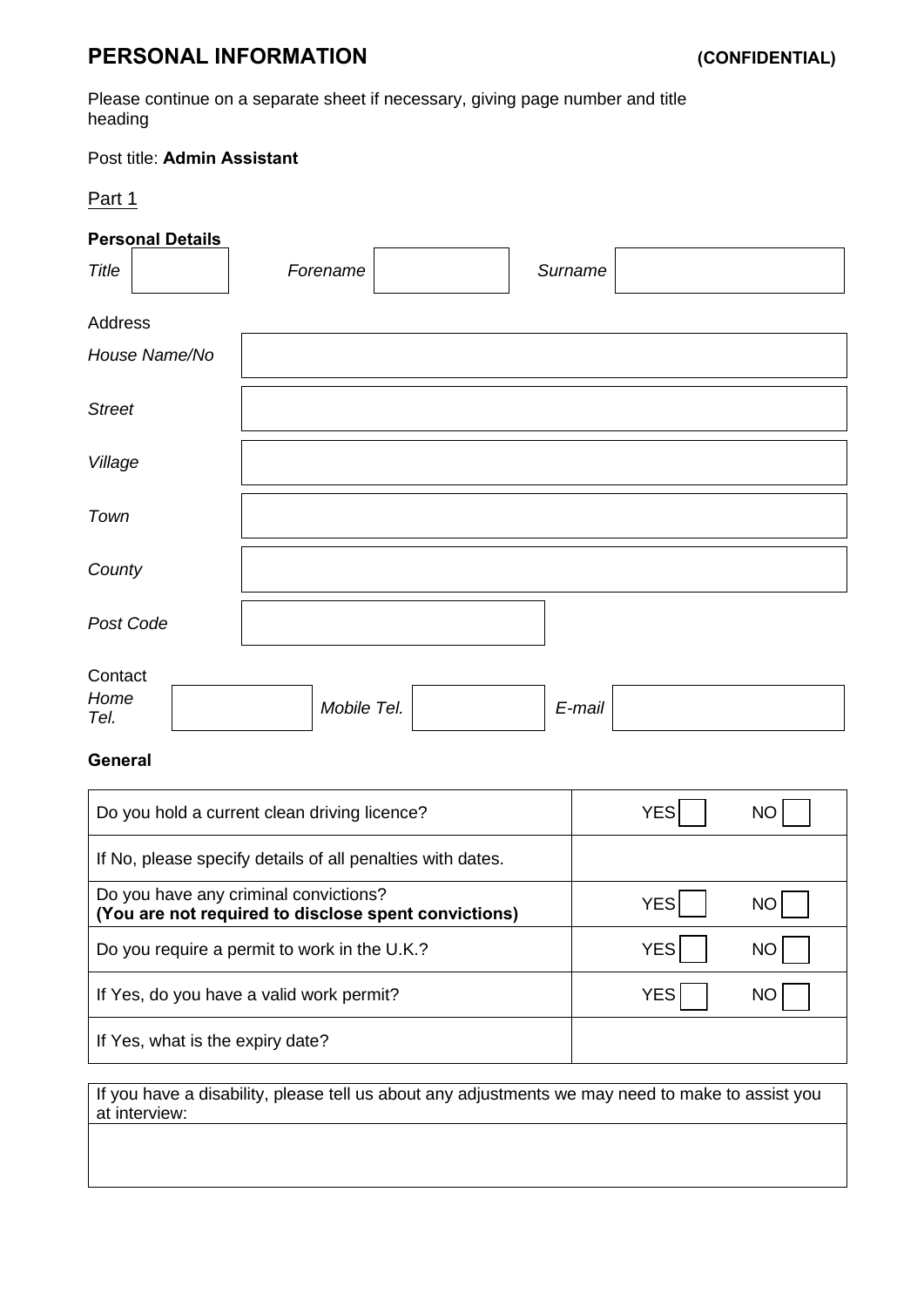# **Part 2 need only be completed if the information is not included on your C.V.**

### Part 2

#### **Employment History**

Please give details of all jobs held including part time and unpaid work, starting with your current or most recent employer.

Please continue on a separate sheet if necessary, giving page number and title heading

| Employer<br>(Name and Full Address) | Date<br>(to and from) | Job title, main responsibilities and<br>key achievements | Reason for<br>leaving |
|-------------------------------------|-----------------------|----------------------------------------------------------|-----------------------|
|                                     |                       |                                                          |                       |
|                                     |                       |                                                          |                       |
|                                     |                       |                                                          |                       |
|                                     |                       |                                                          |                       |
|                                     |                       |                                                          |                       |
|                                     |                       |                                                          |                       |
|                                     |                       |                                                          |                       |
|                                     |                       |                                                          |                       |
|                                     |                       |                                                          |                       |

#### **Educational, Technical and Professional Qualifications**

*Please give details of examinations passed and grades and also name any institute or professional body you are a member of.*

#### **Personal Development**

*Personal Development (include any courses, membership, voluntary work or responsibilities you consider relevant, with outcomes where applicable).*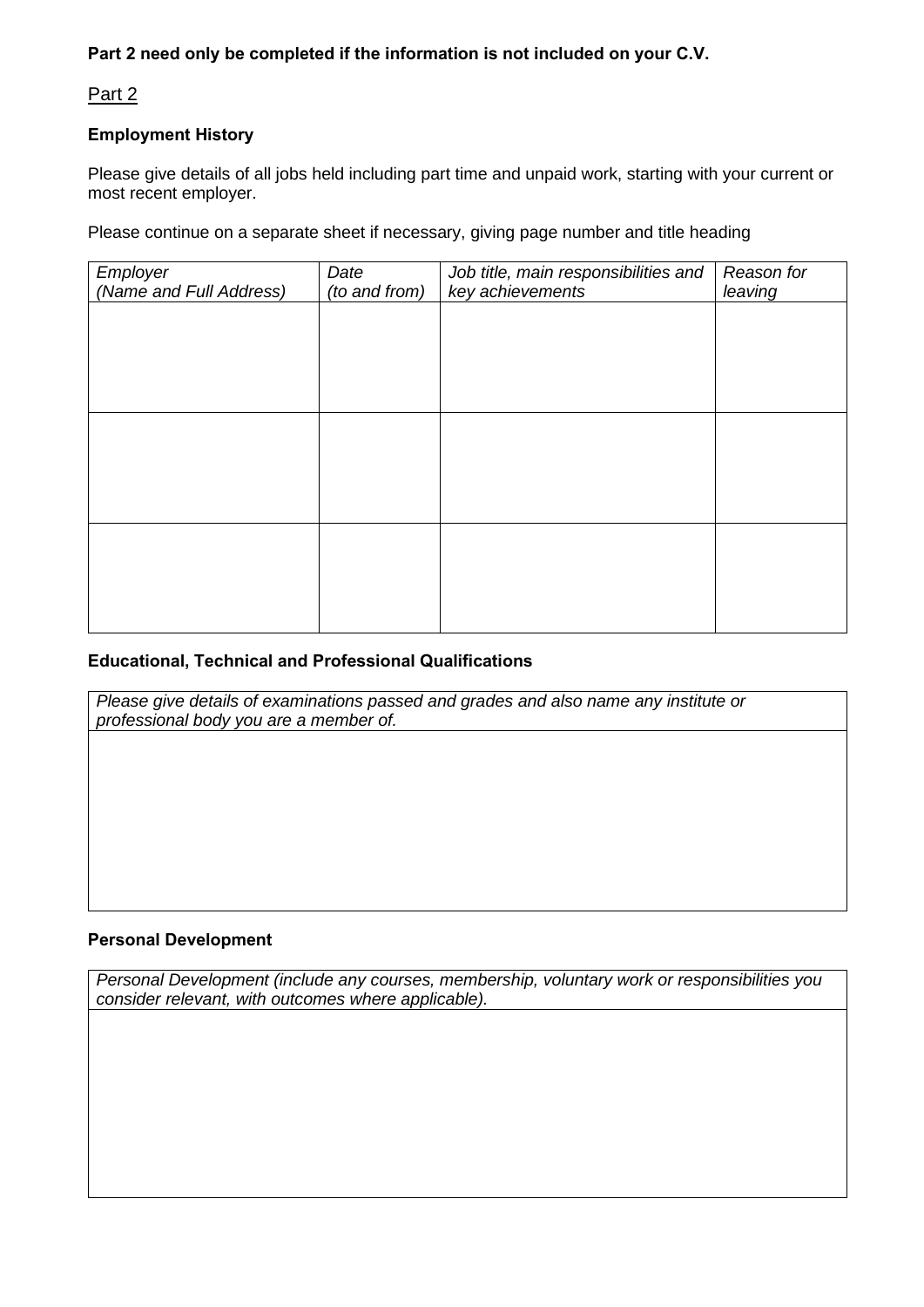# Part 3

## **Relevant Skills, Knowledge and Experience**

In this section you are asked to outline how your knowledge, skills and experiences meet the competencies required for this role. You should draw on your experiences from your current or previous roles or from other relevant situations (such as activities outside work).

Please continue on a separate sheet if necessary, giving page number and title heading.

*Communication*

*Planning and Organising*

*Team Working*

*Leadership*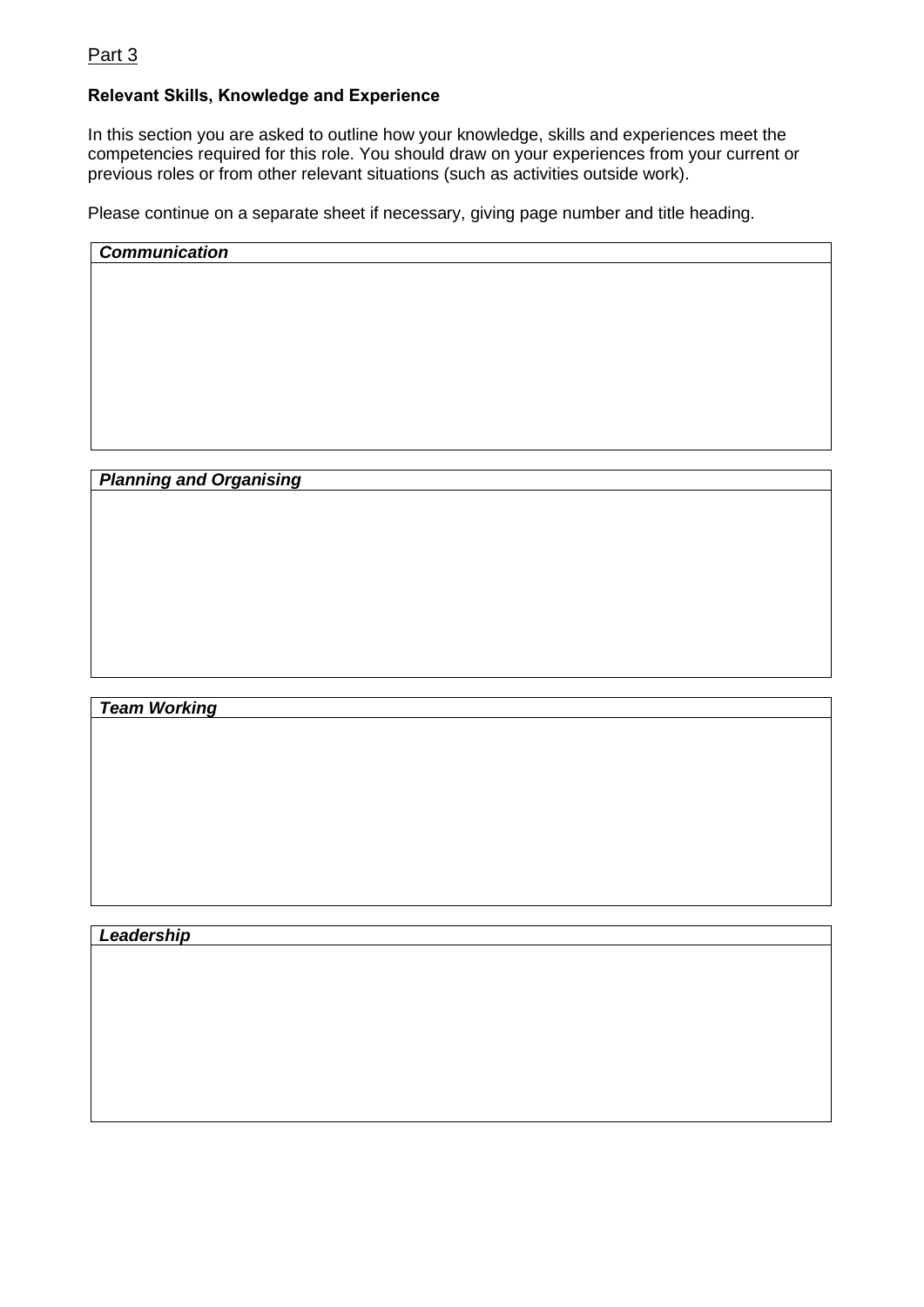### Part 4

#### **References**

Please indicate two people who can provide references - one of whom should preferably be your present/most recent employer:

| Name      | Name      |  |
|-----------|-----------|--|
| Position  | Position  |  |
| Company   | Company   |  |
| Address   | Address   |  |
| Telephone | Telephone |  |
| E-mail    | E-mail    |  |

**I give/do not give** permission to take up my references prior to an offer of employment being made **(delete clearly as appropriate).**

#### Part 5

#### **Data Protection Statement**

The information that you provide on this form and that obtained from other relevant sources will be used to process your application for employment in line with the Board's Recruitment Privacy Notice.

If you succeed in your application and take up employment with us, the information will be used in the administration of your employment with us and to provide you with information about us or third parties via your pay-slip.

We may also use the information if there is a complaint or legal challenge relevant to this recruitment process.

By signing the application form you agree to the processing of your personal data in line with the Recruitment Privacy Notice.